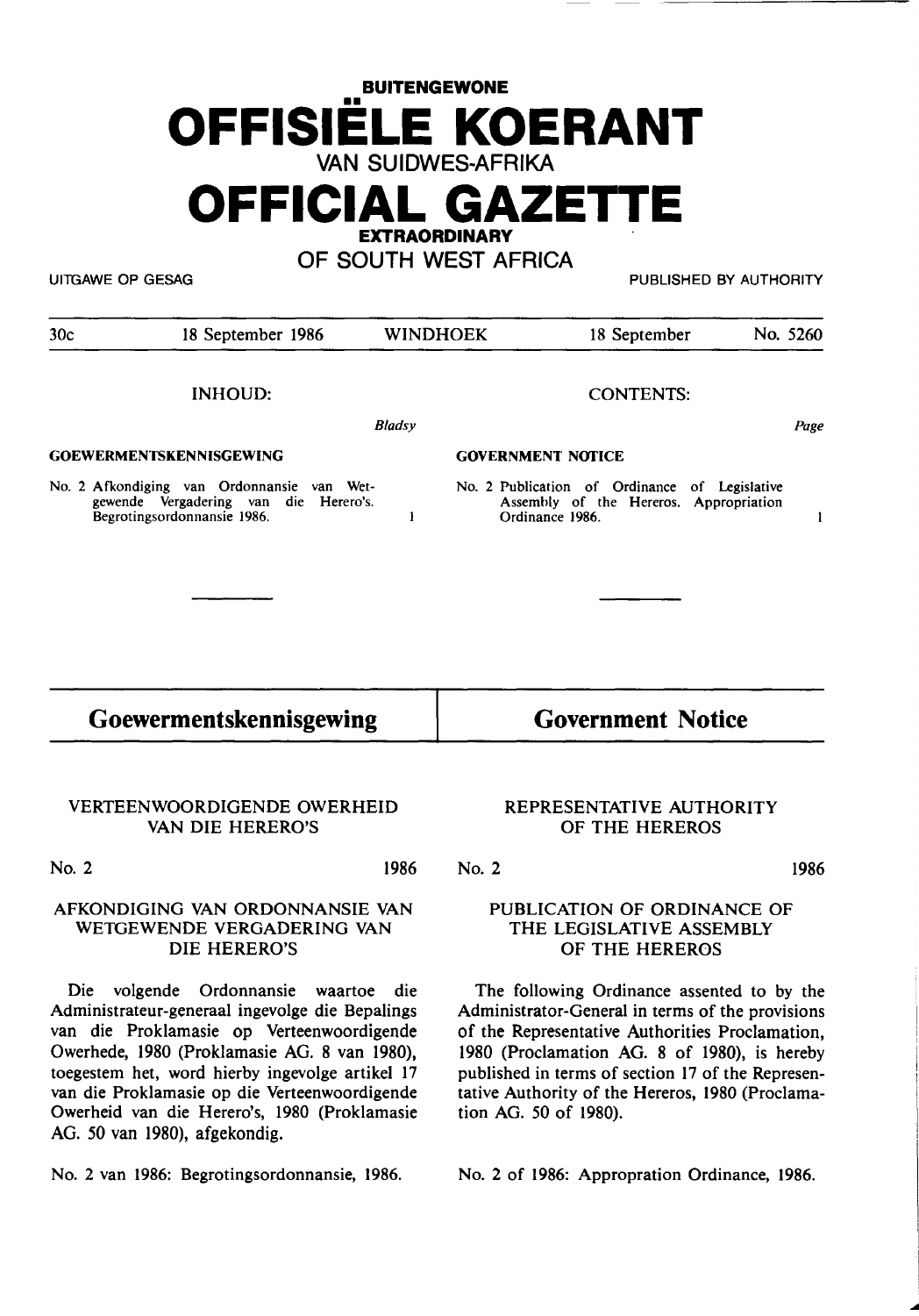#### **APPROPRIATION ORDINANCE, 1986**

**Ordinance No. 2 of 1986** 

*(Assented to by the Administrator-General on 30 August 1986)* 

*(Afrikaans text signed)* 

## **ORDINANCE**

#### **To appropriate an amount of money for the administration of the affairs of the Hereros during the financial year ending 31 March 198'7.**

BE IT ORDAINED by the Legislative Assembly of the Hereros, as follows:-

**1.** Subject to the provisions of the Representative Authorities Proclamation, 1980 (Proclamation AG. 8 of 1980), the amounts of money set out in Column 1 of the Schedule are hereby appropriated, as a charge to the Revenue Fund of the Representative Authority of the Hereros, for the administration of the affairs of the Hereros during the financial year ending 31 March 1987.

Appropriation of R27 292 200 for administration of affairs of Hereros.

**2.** This Ordinance shall be called the Appropriation Ordinance, **1986.**  Short title.

| VOTE         |                                                                   | <b>COLUMN 1</b> | <b>COLUMN 2</b> |
|--------------|-------------------------------------------------------------------|-----------------|-----------------|
| NO.          | <b>TITLE</b>                                                      | R               | R               |
|              | ADMINISTRATION<br>Including $-$                                   | 3 365 000       |                 |
|              | Entertainment:<br>Secretary<br>Departmental                       |                 | 1 500<br>500    |
|              | Conferences, congresses, symposia and inter-<br>national meetings |                 | 20              |
| $\mathbf{2}$ | Including $-$                                                     | 4 066 000       |                 |
|              | Entertainment:                                                    |                 | 200             |

#### **SCHEDULE**